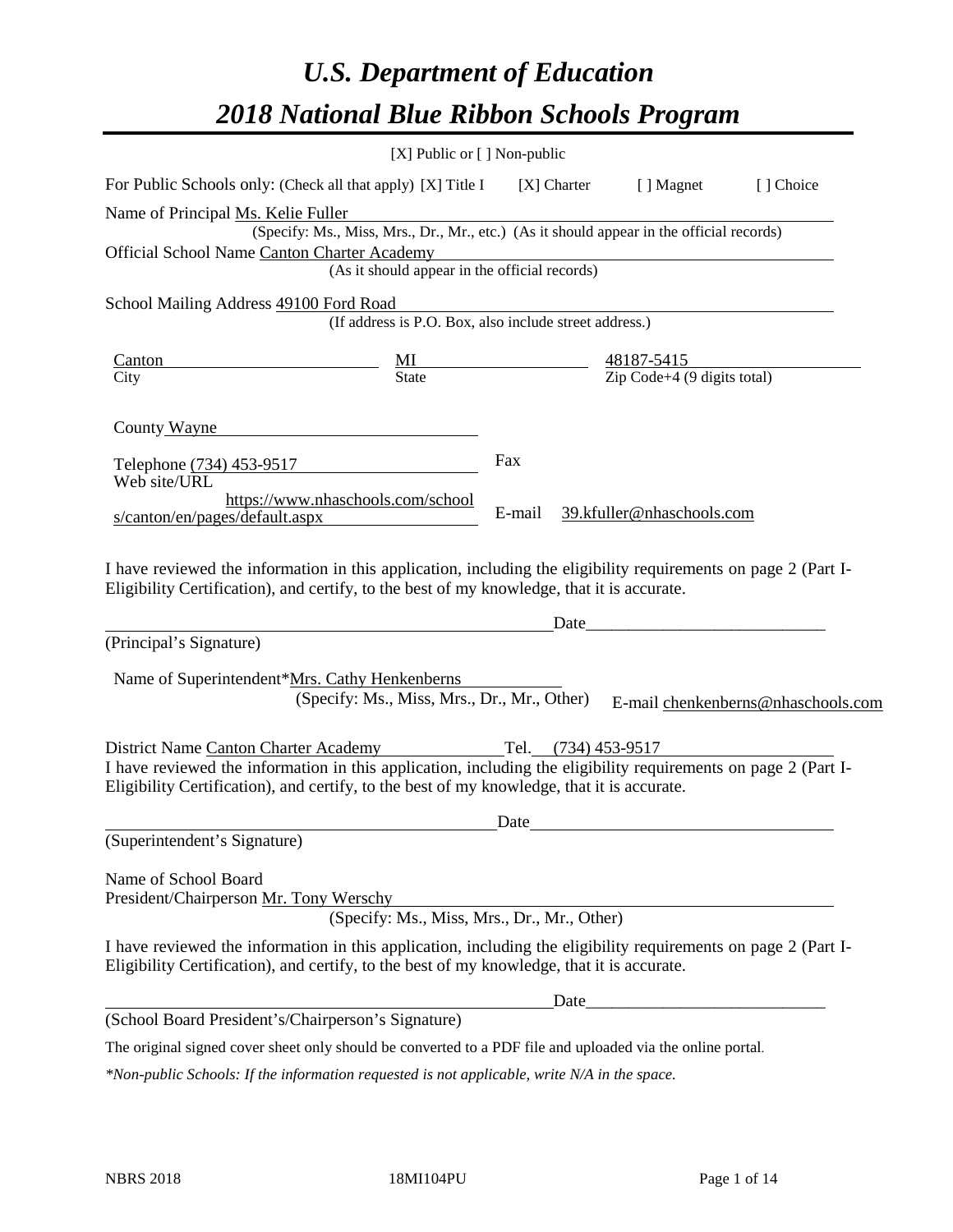The signatures on the first page of this application (cover page) certify that each of the statements below, concerning the school's eligibility and compliance with U.S. Department of Education and National Blue Ribbon Schools requirements, are true and correct.

- 1. The school configuration includes one or more of grades K-12. (Schools on the same campus with one principal, even a K-12 school, must apply as an entire school.)
- 2. All nominated public schools must meet the state's performance targets in reading (or English language arts) and mathematics and other academic indicators (i.e., attendance rate and graduation rate), for the all students group and all subgroups, including having participation rates of at least 95 percent using the most recent accountability results available for nomination.
- 3. To meet final eligibility, all nominated public schools must be certified by states prior to September 2018 in order to meet all eligibility requirements. Any status appeals must be resolved at least two weeks before the awards ceremony for the school to receive the award.
- 4. If the school includes grades 7 or higher, the school must have foreign language as a part of its curriculum.
- 5. The school has been in existence for five full years, that is, from at least September 2012 and each tested grade must have been part of the school for the past three years.
- 6. The nominated school has not received the National Blue Ribbon Schools award in the past five years: 2013, 2014, 2015, 2016, or 2017.
- 7. The nominated school has no history of testing irregularities, nor have charges of irregularities been brought against the school at the time of nomination. The U.S. Department of Education reserves the right to disqualify a school's application and/or rescind a school's award if irregularities are later discovered and proven by the state.
- 8. The nominated school has not been identified by the state as "persistently dangerous" within the last two years.
- 9. The nominated school or district is not refusing Office of Civil Rights (OCR) access to information necessary to investigate a civil rights complaint or to conduct a district-wide compliance review.
- 10. The OCR has not issued a violation letter of findings to the school district concluding that the nominated school or the district as a whole has violated one or more of the civil rights statutes. A violation letter of findings will not be considered outstanding if OCR has accepted a corrective action plan from the district to remedy the violation.
- 11. The U.S. Department of Justice does not have a pending suit alleging that the nominated school or the school district as a whole has violated one or more of the civil rights statutes or the Constitution's equal protection clause.
- 12. There are no findings of violations of the Individuals with Disabilities Education Act in a U.S. Department of Education monitoring report that apply to the school or school district in question; or if there are such findings, the state or district has corrected, or agreed to correct, the findings.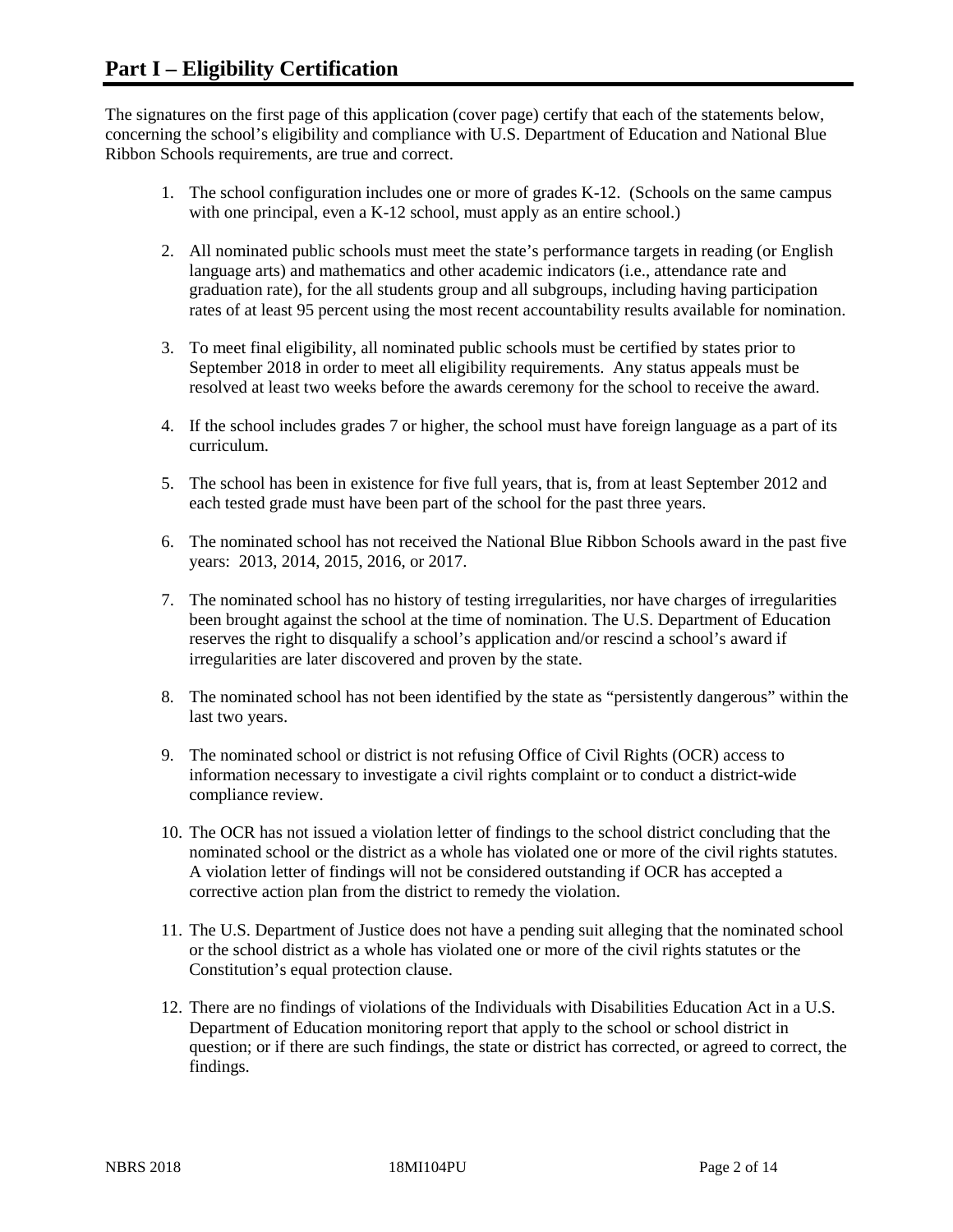#### **Data should be provided for the most recent school year (2017-2018) unless otherwise stated.**

#### **DISTRICT**

1. Number of schools in the district  $1$  Elementary schools (includes K-8) (per district designation): 0 Middle/Junior high schools 0 High schools 0 K-12 schools

1 TOTAL

**SCHOOL** (To be completed by all schools)

2. Category that best describes the area where the school is located:

[] Urban or large central city [X] Suburban [] Rural or small city/town

3. Number of students as of October 1, 2017 enrolled at each grade level or its equivalent in applying school:

| Grade                           | # of         | # of Females | <b>Grade Total</b> |
|---------------------------------|--------------|--------------|--------------------|
|                                 | <b>Males</b> |              |                    |
| <b>PreK</b>                     | 0            | 0            | 0                  |
| K                               | 45           | 42           | 87                 |
| $\mathbf{1}$                    | 41           | 45           | 86                 |
| 2                               | 37           | 49           | 86                 |
| 3                               | 46           | 39           | 85                 |
| 4                               | 37           | 47           | 84                 |
| 5                               | 45           | 39           | 84                 |
| 6                               | 31           | 50           | 81                 |
| 7                               | 33           | 48           | 81                 |
| 8                               | 30           | 45           | 75                 |
| 9                               | 0            | 0            | 0                  |
| 10                              | 0            | 0            | 0                  |
| 11                              | 0            | 0            | 0                  |
| 12 or higher                    | 0            | 0            | 0                  |
| <b>Total</b><br><b>Students</b> | 345          | 404          | 749                |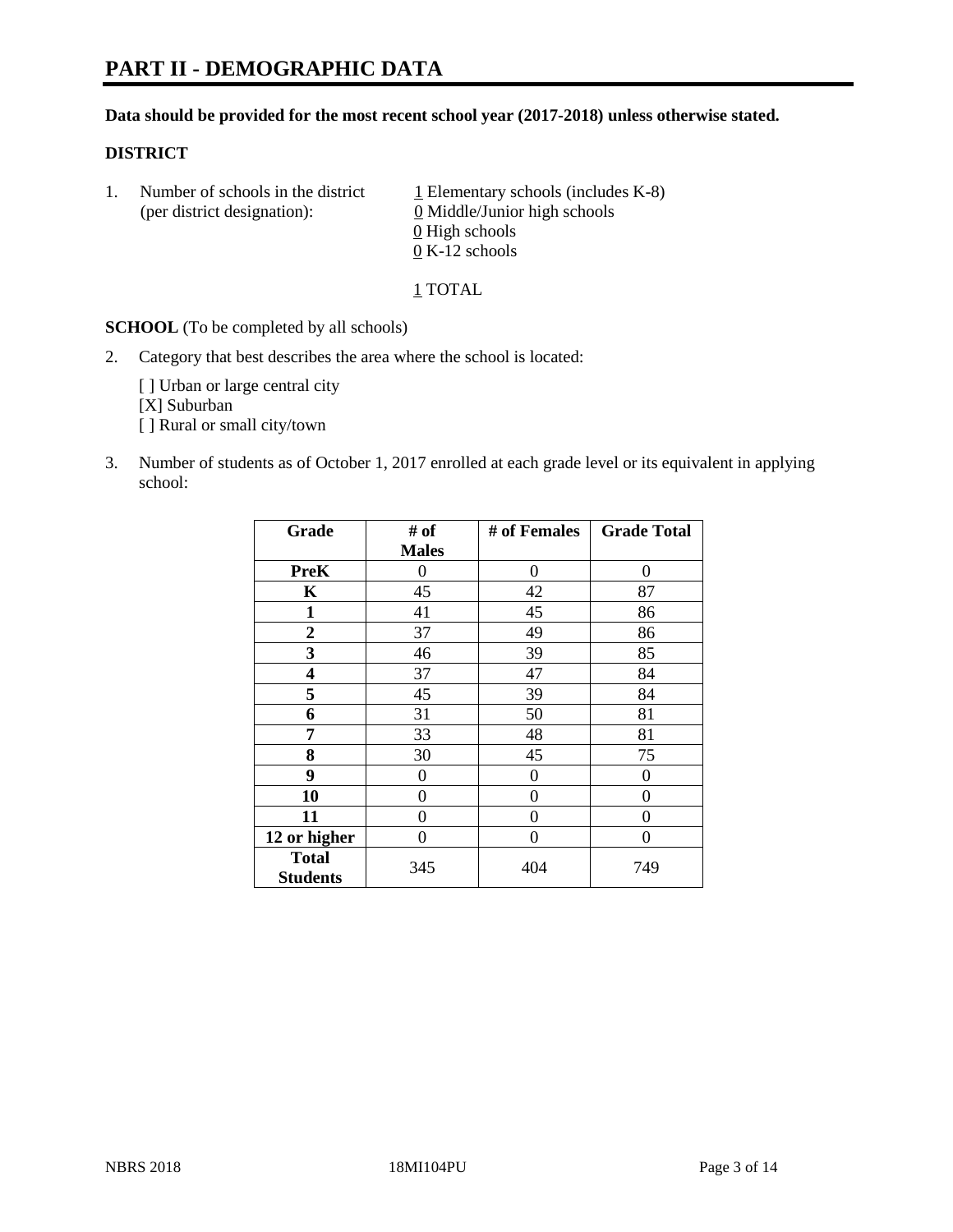the school: 50 % Asian

4. Racial/ethnic composition of  $\qquad 0\%$  American Indian or Alaska Native 15 % Black or African American 0 % Hispanic or Latino 0 % Native Hawaiian or Other Pacific Islander 35 % White 0 % Two or more races **100 % Total**

(Only these seven standard categories should be used to report the racial/ethnic composition of your school. The Final Guidance on Maintaining, Collecting, and Reporting Racial and Ethnic Data to the U.S. Department of Education published in the October 19, 2007 *Federal Register* provides definitions for each of the seven categories.)

5. Student turnover, or mobility rate, during the 2016 – 2017 school year: 6%

If the mobility rate is above 15%, please explain.

This rate should be calculated using the grid below. The answer to (6) is the mobility rate.

| <b>Steps For Determining Mobility Rate</b>         | Answer |
|----------------------------------------------------|--------|
| $(1)$ Number of students who transferred to        |        |
| the school after October 1, 2016 until the         | 22     |
| end of the 2016-2017 school year                   |        |
| (2) Number of students who transferred             |        |
| <i>from</i> the school after October 1, 2016 until | 22     |
| the end of the 2016-2017 school year               |        |
| (3) Total of all transferred students [sum of      | 44     |
| rows $(1)$ and $(2)$ ]                             |        |
| (4) Total number of students in the school as      |        |
| of October 1, 2016                                 | 740    |
| (5) Total transferred students in row (3)          |        |
| divided by total students in row (4)               | 0.06   |
| $(6)$ Amount in row $(5)$ multiplied by 100        | 6      |

6. English Language Learners (ELL) in the school: 22 %

167 Total number ELL

Specify each non-English language represented in the school (separate languages by commas): Urdu, Hindi, Arabic, Telegu, Chinese, Punjabi, Bengali, Tamil, Spanish, French, Russian, Swahili, German

7. Students eligible for free/reduced-priced meals: 13 % Total number students who qualify: 94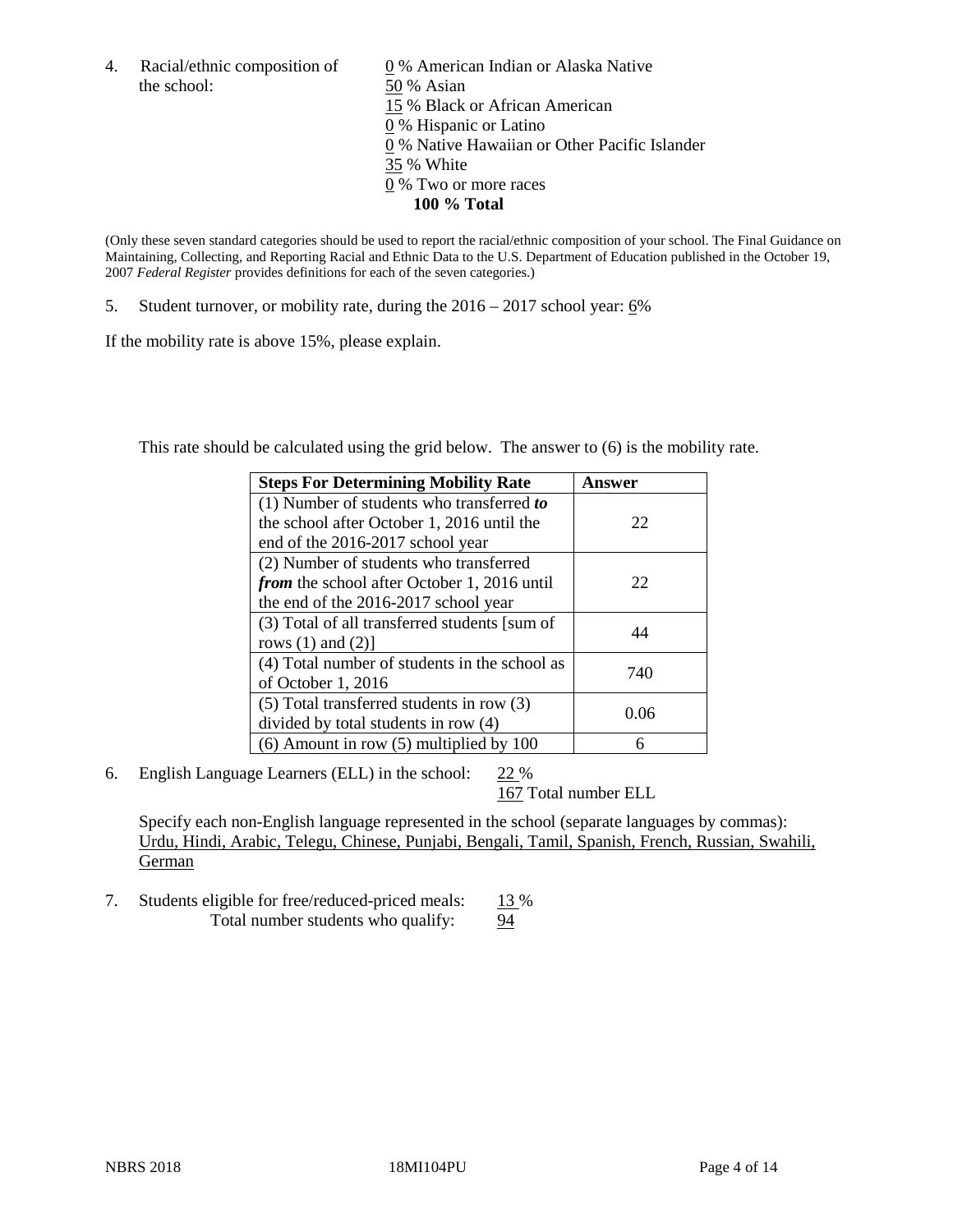48 Total number of students served

Indicate below the number of students with disabilities according to conditions designated in the Individuals with Disabilities Education Act. Do not add additional conditions. It is possible that students may be classified in more than one condition.

| 10 Autism                 | 0 Multiple Disabilities                 |
|---------------------------|-----------------------------------------|
| 0 Deafness                | 0 Orthopedic Impairment                 |
| 0 Deaf-Blindness          | 10 Other Health Impaired                |
| 0 Developmentally Delayed | 6 Specific Learning Disability          |
| 1 Emotional Disturbance   | 17 Speech or Language Impairment        |
| 3 Hearing Impairment      | 0 Traumatic Brain Injury                |
| 1 Intellectual Disability | 0 Visual Impairment Including Blindness |

- 9. Number of years the principal has been in her/his position at this school: 3
- 10. Use Full-Time Equivalents (FTEs), rounded to nearest whole numeral, to indicate the number of school staff in each of the categories below:

|                                                                                                                                                                                                                                | <b>Number of Staff</b> |
|--------------------------------------------------------------------------------------------------------------------------------------------------------------------------------------------------------------------------------|------------------------|
| Administrators                                                                                                                                                                                                                 | 4                      |
| Classroom teachers including those<br>teaching high school specialty<br>subjects, e.g., third grade teacher,<br>history teacher, algebra teacher.                                                                              | 29                     |
| Resource teachers/specialists/coaches<br>e.g., reading specialist, science coach,<br>special education teacher, technology<br>specialist, art teacher, etc.                                                                    | 6                      |
| Paraprofessionals under the<br>supervision of a professional<br>supporting single, group, or classroom<br>students.                                                                                                            | 5                      |
| Student support personnel<br>e.g., guidance counselors, behavior<br>interventionists, mental/physical<br>health service providers,<br>psychologists, family engagement<br>liaisons, career/college attainment<br>coaches, etc. | ∩                      |

11. Average student-classroom teacher ratio, that is, the number of students in the school divided by the FTE of classroom teachers, e.g., 22:1 28:1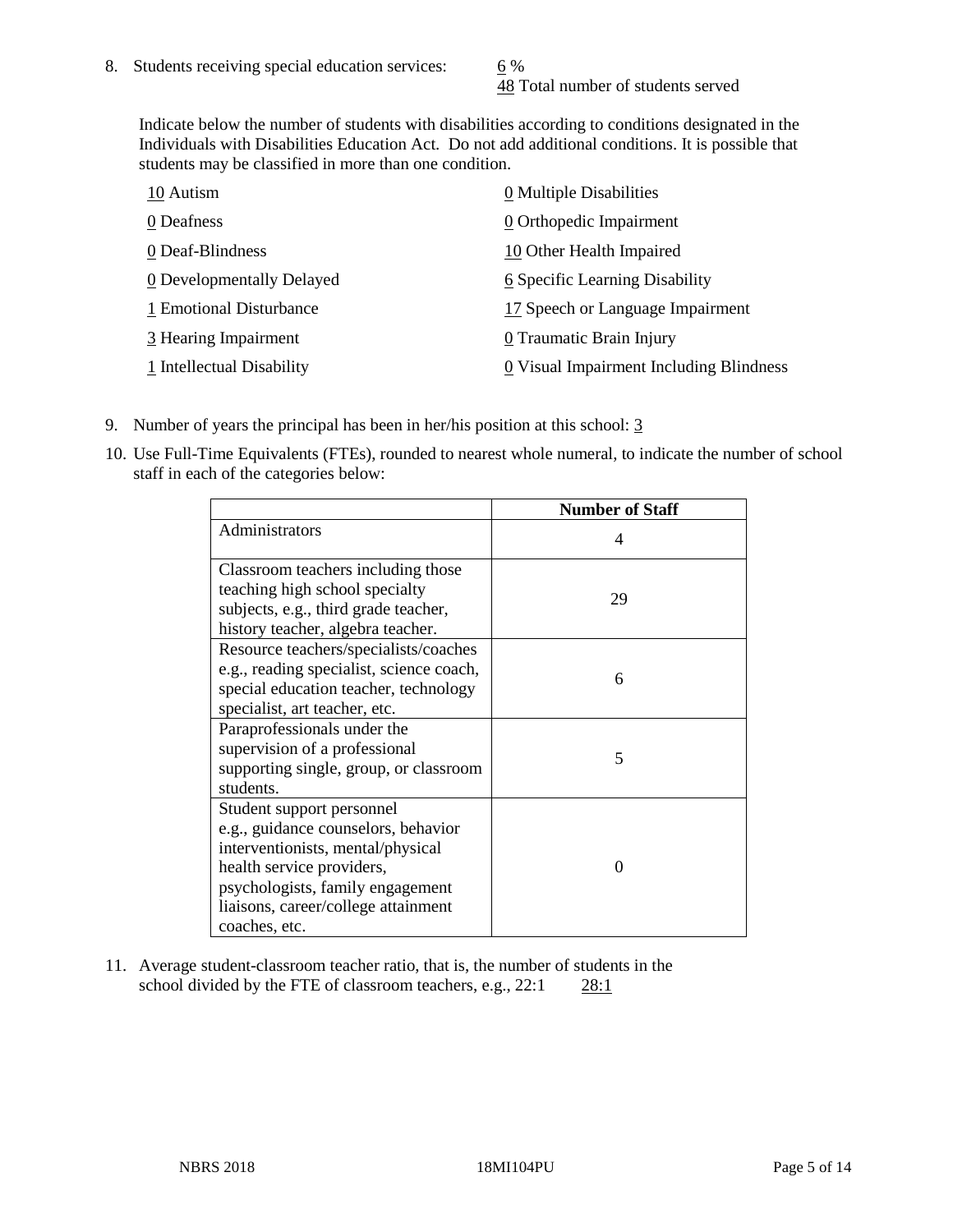12. Show daily student attendance rates. Only high schools need to supply yearly graduation rates.

| <b>Required Information</b> | 2016-2017 | $2015 - 2016$ | 2014-2015 | 2013-2014 | 2012-2013 |
|-----------------------------|-----------|---------------|-----------|-----------|-----------|
| Daily student attendance    | 96%       | 97%           | 97%       | ว7%       | 97%       |
| High school graduation rate | 0%        | 0%            | 0%        | 9%        | 0%        |

#### 13. **For high schools only, that is, schools ending in grade 12 or higher.**

Show percentages to indicate the post-secondary status of students who graduated in Spring 2017.

| <b>Post-Secondary Status</b>                  |    |
|-----------------------------------------------|----|
| Graduating class size                         |    |
| Enrolled in a 4-year college or university    | 0% |
| Enrolled in a community college               | 0% |
| Enrolled in career/technical training program | 0% |
| Found employment                              | 0% |
| Joined the military or other public service   | 0% |
| Other                                         | ገ% |

14. Indicate whether your school has previously received a National Blue Ribbon Schools award. Yes No X

If yes, select the year in which your school received the award.

15. In a couple of sentences, provide the school's mission or vision statement.

Developing future leaders through moral focus and academic excellence in a global community.

16. **For public schools only**, if the school is a magnet, charter, or choice school, explain how students are chosen to attend.

If there are more applicants than there are available seats, we do a lottery process.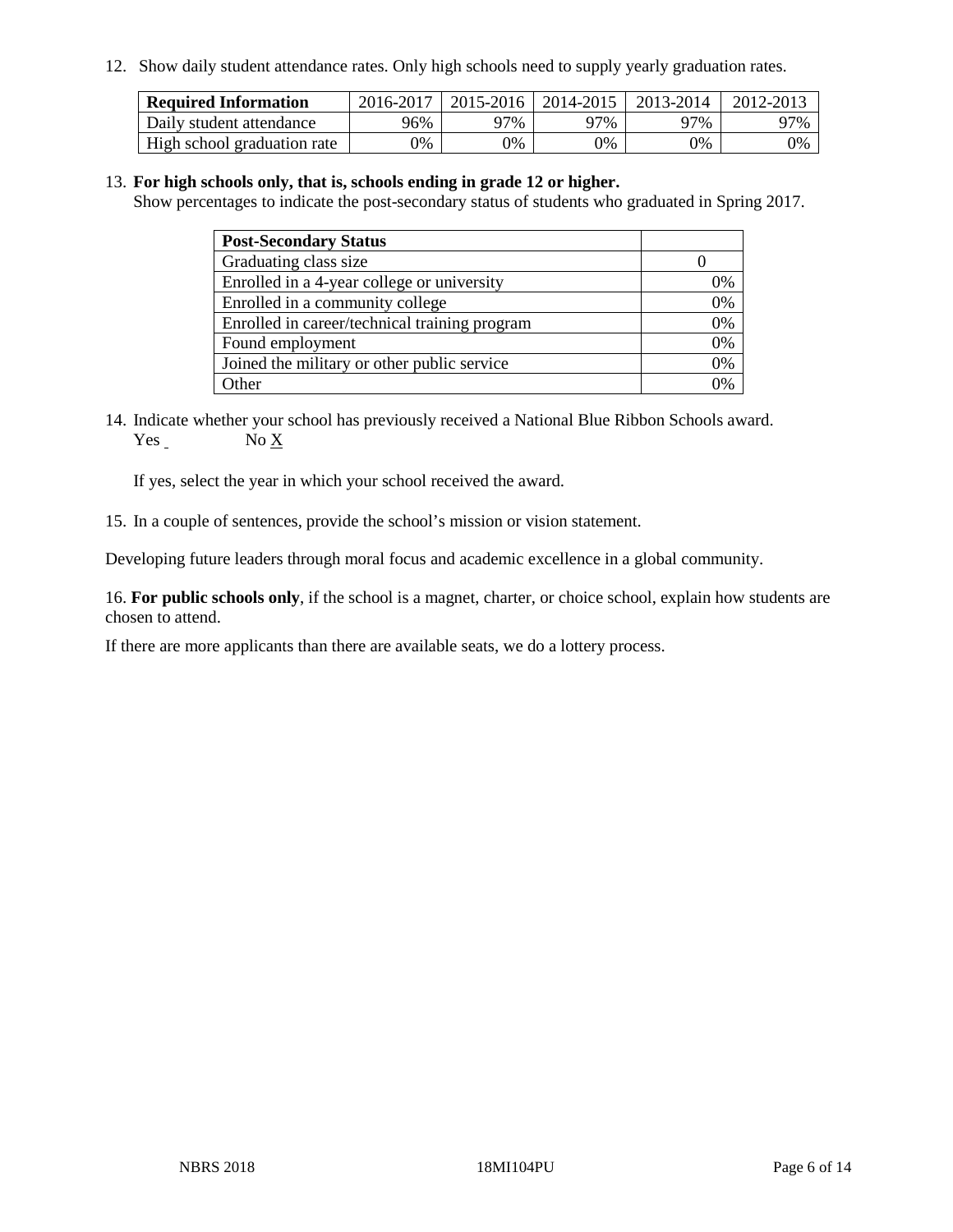## **PART III – SUMMARY**

Canton Charter Academy is a state-funded public charter school academy located in Canton, Michigan. Canton Charter Academy opened on August 31, 2000, The school has strong ties with the community including Canton Chamber of Commerce, Canton Public Library, Eastern Michigan University, University of Michigan, Lawrence Technological University, the Detroit Institute of Arts, the University Of Michigan Museum Of Natural History, Cranbrook Institute of Science, Community Financial Credit Union, Meijer, and Target. Canton Charter Academy is managed by National Heritage Academies. A key strategy used to increase our success is positive culture. Using Moral Focus Virtues as a compass, the students and staff all behave in a manner that shows intense care towards one another. Our morning assemblies help galvanize our school family and parents are always welcome to volunteer. The second component are the teachers who use data to determine what students need to learn and the areas in which they need to grow. Canton Charter Academy has been designated a Reward School since 2014 by the State of Michigan for being one of the Highest Performing schools in the state.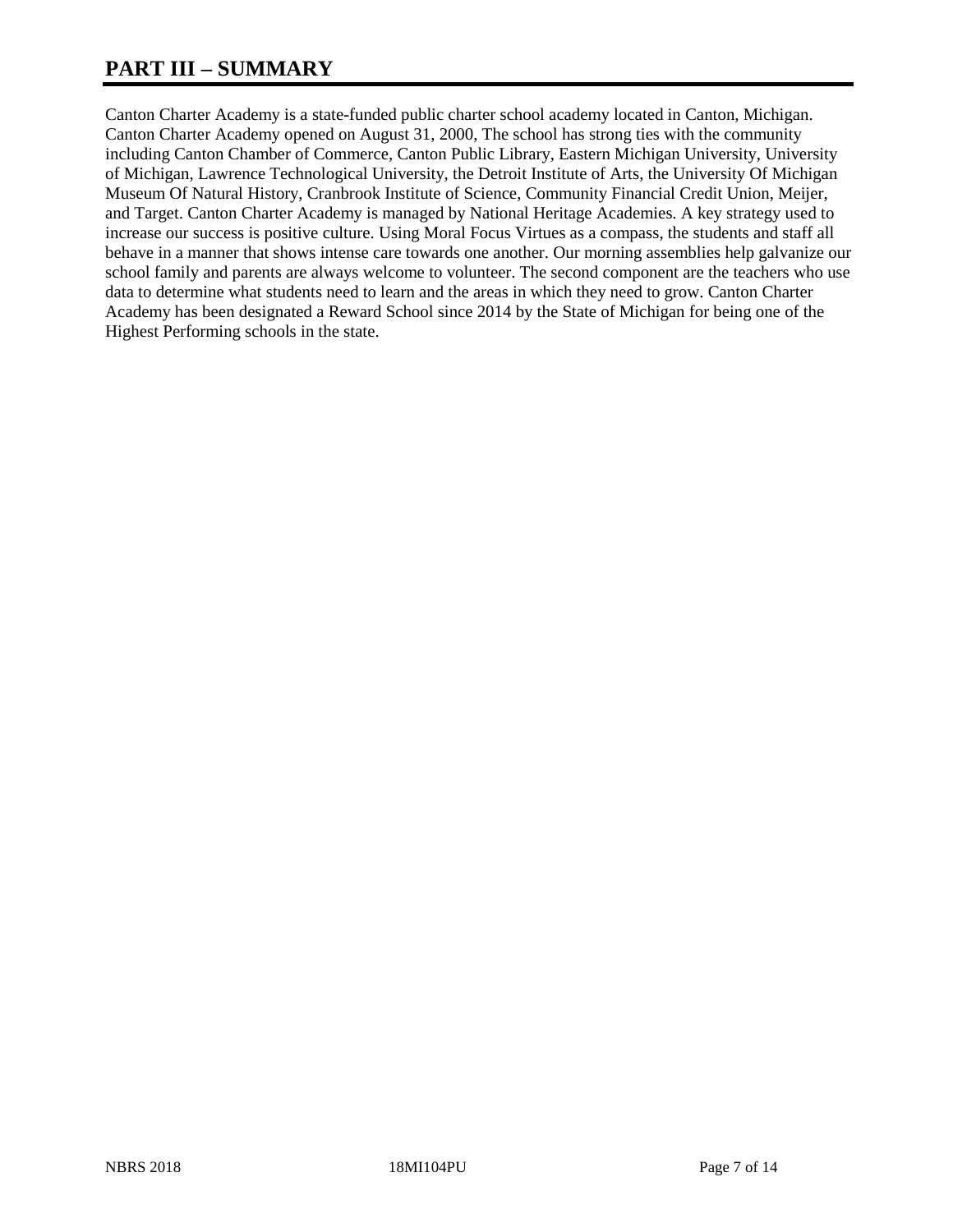## **1. Core Curriculum:**

We know that our curriculum must prepare students for a rigorous high school curriculum to provide them with the best opportunity for college success. As such, Canton Charter Academy has wholly adopted the Common Core Standards in English language arts and math. In science, the Next Generation Science Standards (NGSS) and the Grade Level Content Expectations (GLCE) in social studies.

Teachers and school leaders have created long-term (i.e., year-long scope and sequence) and short-term (i.e., unit and daily lesson) plans that are used to guide teachers' instructional decisions. These planning documents reflect the benchmarks directly from the CCSS, NGSS and GLCE, include: we've selected curricular tools that align with the CCSS, NGSS, GLCE and support teachers in the implementation of the curriculum. These tools include programs such as Reading Street, Holt Literature, Math Expressions, Big Ideas Math, and Pearson Interactives and STEMScopes. These tools offer an array of resources to support student learning at a variety of achievement levels; intervention kits and materials provide additional resources for teachers and intervention staff to re-teach and remediate students below grade level; enrichment materials provide additional activities to challenge students at and above grade level; online activities allow teachers to integrate technology and provide students with additional skill practice; and small group resources provide teachers with additional resources to differentiate instruction in a workshop setting.

Beyond this, pedagogy includes effective, research-based instructional strategies embedded within daily lesson plans and implemented during instruction. Strategies that have high probabilities of effectiveness are utilized based on the expected student learning outcomes of the lesson and are employed by teachers in accordance with student need. Such instructional strategies include the following, which have been identified as highly effective by researchers at Mid-continent Research for Education and Learning (McREL): (1) identifying similarities and differences; (2) summarizing and note taking; (3) reinforcing effort and providing recognition; (4) homework and practice; (5) nonlinguistic representations; (6) cooperative learning; (7) setting objectives and providing feedback; (8) generating and testing hypotheses; and (9) cues, questions, and advanced organizers. Teachers integrate these methods into their instruction as appropriate, based both on student need and what research identifies as the most effective approach for content delivery.

The instructional approach employed by teachers ensures that students master the essential learning goals articulated by the curriculum and develop college readiness in accordance with the school's educational design and the state's standards. As teachers plan and implement instruction using these instructional methods and strategies, students gain the knowledge, proficiency, and skills needed to perform at high levels.

## **2. Other Curriculum Areas:**

Students have the opportunity for art classes once a week provided by the art teacher. Study in art allows students to understand and appreciate the subject while understanding the significant role art plays in the expression of ideas throughout history. Students in lower grades learn to recognize and describe art forms from a variety of historical eras and places, while learning that art takes many forms and has many purposes. Students study and reproduce styles and techniques used by artists, and they discuss art by examining and critiquing the work of artists. Students in upper elementary and middle school grades focus on comparing and contrasting artwork from different time periods, cultures, artists, and mediums. Students study historical and contemporary art as they create a variety of original works using appropriate styles and mediums to express themes, tone, mood, and images.

Music is provided once a week for all students by the music teacher. Students study the basics of music theory, music appreciation, and the work of great composers. Students first learn to identify basic music forms and patterns, describe elements of music using appropriate music vocabulary, and sing and play basic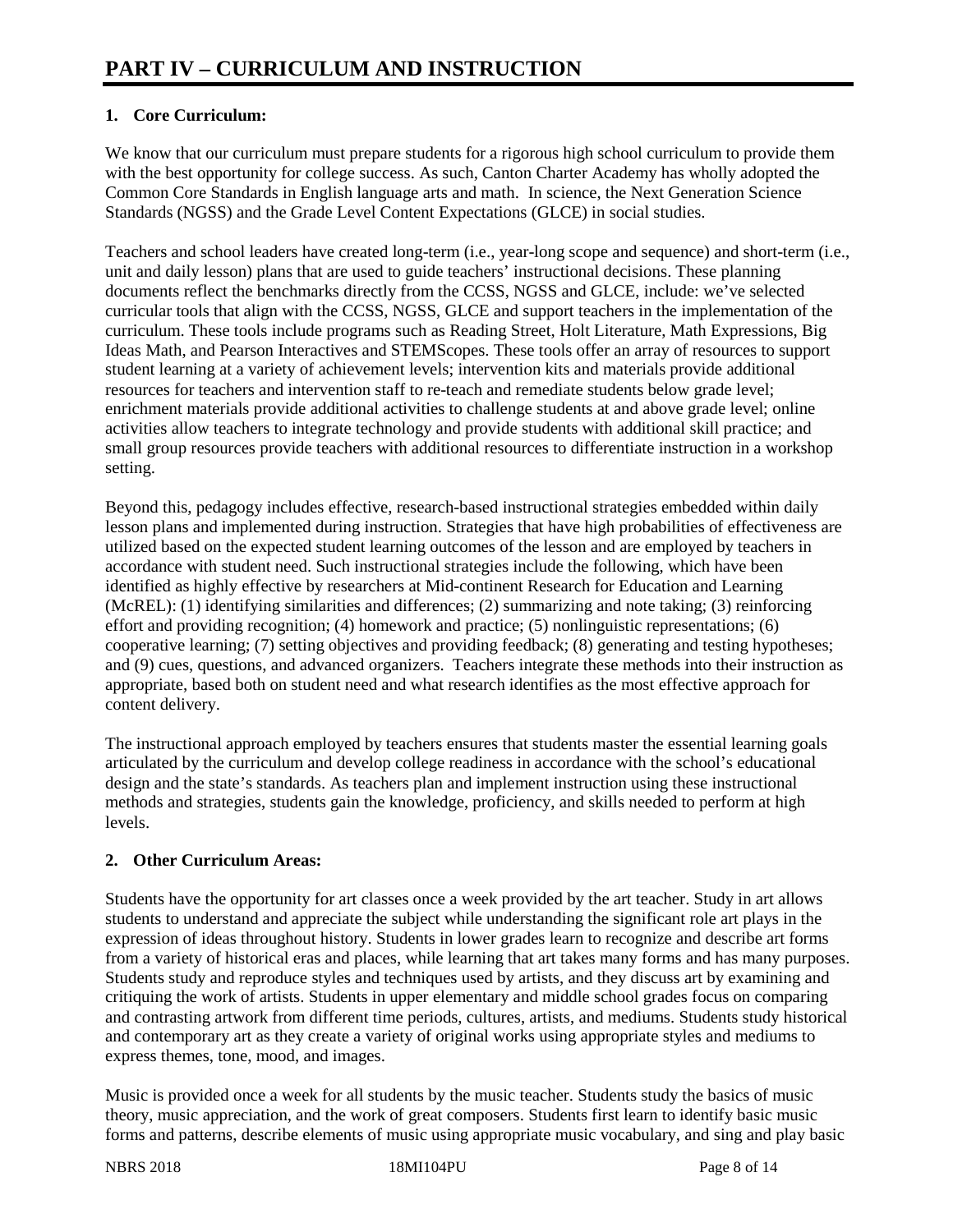instruments. By listening to a variety of music, students compare and contrast music from different composers, historical periods, cultures, styles, and genres. Students continue to refine their musical knowledge and skills by singing, playing, improvising, and composing. They learn to identify and use key signature, meter signature, notation, bass and treble clef, tempo, and dynamic markings. They also learn to perform and respond to a conductor's cues and make necessary adjustments.

Physical education is provided once a week for all students by the PE teacher and includes a sequence of developmental experiences through which children learn by moving. Students first learn and practice basic movement skills and manipulate objects by throwing, catching, striking, pushing, pulling, and climbing. They take part in a variety of individual and group activities and games to increase their body awareness, practice new skills, and learn to move safely with respect to other people. Students also begin to learn about the physical and mental benefits of a healthy lifestyle characterized by physical activity. Students then use movement skills in more complex ways by learning the concepts of fairness, positive attitude, teamwork, and sportsmanship. Students learn to recognize the correlation between practice and mastery of skill, and they complete various types of drills to increase their own abilities. Students ultimately refine all the simple and complex skills necessary for physical activity of various types and focus on healthy lifestyles through nutrition and fitness.

We offer a Spanish elective to students in 8th grade students. The NHA Spanish I curriculum aligns with National and Michigan Merit curriculum standards, and is designed to prepare students for success in Spanish II and beyond. [School Name] uses [the Prentice Hall series Realidades A/B textbooks which are equivalent to the Realidades I, or Spanish I textbook] to assist in teaching the course. Students have the privilege of a Spanish teacher and access to Rosetta Stone as a digital support. Students are assessed throughout their learning experience in Spanish and take a summative assessment that allows them to enter high school with Spanish credit. This assessment is standards-based and covers many areas including, but not limited to, vocabulary use, grammar use, reading, writing, listening, and culture.

Technology plays a supporting role in the core academic curriculum. Our Library Technology Specialist works with classroom teachers to help plan lessons and provide resources. Students use technology to research, compose, and present information related to topics they study. We have a designated area to serve as the library and computer lab, enabling students to access technology needed to support the technology program. The student to computer ratio is 6.48. Students have media center classes through the week, each visiting weekly. Moreover, students have access to a computer in their classroom to promote the integrated use of technology to support learning.

Also, character development is an explicit and integrated component of the curriculum. We realize that that individual responsibility, integrity, personal character, and effort are important contributors to success in school and life, and that character traits such as perseverance are highly correlated with college success. Therefore, we integrate moral focus concepts into the curriculum by focusing on virtues. Each month we have a focal virtue differentiated by grade level. While students are working on the exact same objectives, differentiation naturally happens because each grade is studying the virtues from a slightly different perspective. Intentional scaffolding allows students to deepen their understanding and extend their ability to display each virtue as they progress from grade to grade. Through intentional moral focus lessons, students develop and practice these virtues until they become ingrained habits, building and maintaining strong personal character while developing the qualities necessary to achieve academic success and become good citizens.

#### **3. Instructional Methods, Interventions, and Assessments:**

At Canton Charter Academy, various instructional approaches, interventions, and assessments are used to meet the diverse needs of students and achieve instructional goals. Teachers, the intervention team, and other support staff use a variety of assessment data (i.e., teacher recommendations, individual reading improvement plans, as well as in-depth assessments like the NWEA, M-STEP, and DIBELS) to (1) evaluate student performance specifically in reading and math and (2) determine whether students need intervention to meet the learning/instructional goals. Teachers along with the intervention team use the aforementioned assessments to determine if students need additional group instruction (Tier 2) or intense, individual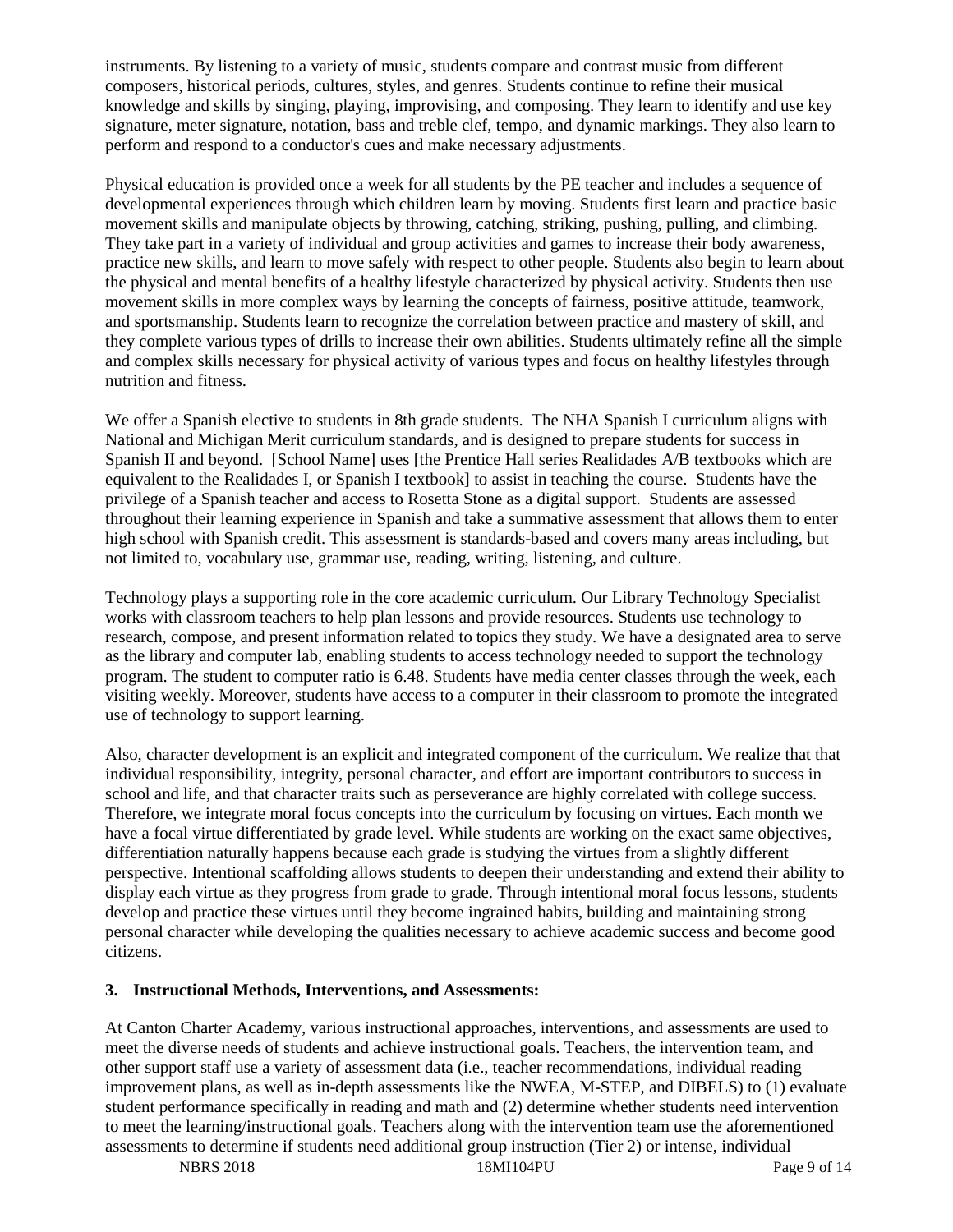intervention and instruction (Tier 3).

All students receive general classroom education taught by a highly qualified classroom teacher. Students in Tier 2 and Tier 3 are only pulled out of the classroom during workshop time to ensure all students benefit from the classroom instructional learning experiences. Interventionists also go into K-7 classrooms to support students in need of intervention. Not only do we go the extra mile to incorporate research-based teaching and learning strategies to close the achievement gap, parents and students remain informed about their data on standardized and classroom tests to ensure students take ownership of their education.

In addition to the tiered instructional process, differentiated instruction, explicit instruction, and technologybased support are some of the approaches used to help all students advance and achieve instructional goals. Differentiated instruction is used to attend to the learning needs of individual and groups of students to maximize student growth and individual success. For the most part, students are grouped at the beginning of the year based on assessments and reevaluated every trimester and sometimes in the middle of the trimester.

For explicit instruction, both teachers and the intervention team outline the learning goals for each student and provide clear, thorough explanations of the skills or information. As teachers present new curriculum to students, the intervention team reviews and/or reteaches the material until students master the information.

Instructional Methods: While the curriculum identifies and communicates what is essential for students to know and be able to do, classroom instruction drives student engagement with the curriculum. As such, instructional methods and strategies employed by teachers are designed to promote engagement, to include clarity of instructional intent, and to be appropriately rigorous. Instruction takes various forms, including focused lessons, guided instruction, collaborative learning, and independent work. The best approach is contextually-driven and contingent upon students' progress toward meeting instructional goals.

Focused lessons, when employed, may include direct instruction, modeling, demonstration, development of metacognitive awareness, and/or teacher think-alouds, among other methods, and they may be conducted in whole-group or small-group settings as student need dictates. Guided instruction may be done with large groups or with small, needs-based groups during workshop time or during content-area learning blocks. Guided instruction, when provided in small-group settings, allows teachers to differentiate instruction in purposeful, meaningful ways in order to meet student needs. Collaborative learning may be used in order to provide opportunities for students to learn from peers, to discuss or debate ideas and information, or participate in collaborative, inquiry-based learning of curricular content. Finally, independent work is sometimes used to provide students with time to practice applying skills or knowledge that has been previously learned, to extend individual learning through the application of knowledge and skills to novel situations, or to promote the individual development of higher order thinking skills.

Technology-based support is another approached used to help students advance and achieve instructional goals. We thrive on technology! To support students learning, for example, every student has a personal login to MobyMax and Raz Kids. This is in addition to the other learning apps utilized by the intervention team. One commonly used app is SnapType. SnapType is a simple way for students who struggle with penmanship to complete a school worksheet on a tablet. This allows students who struggle with handwriting to use this app to complete homework independently and reduces the reliance on a scriber.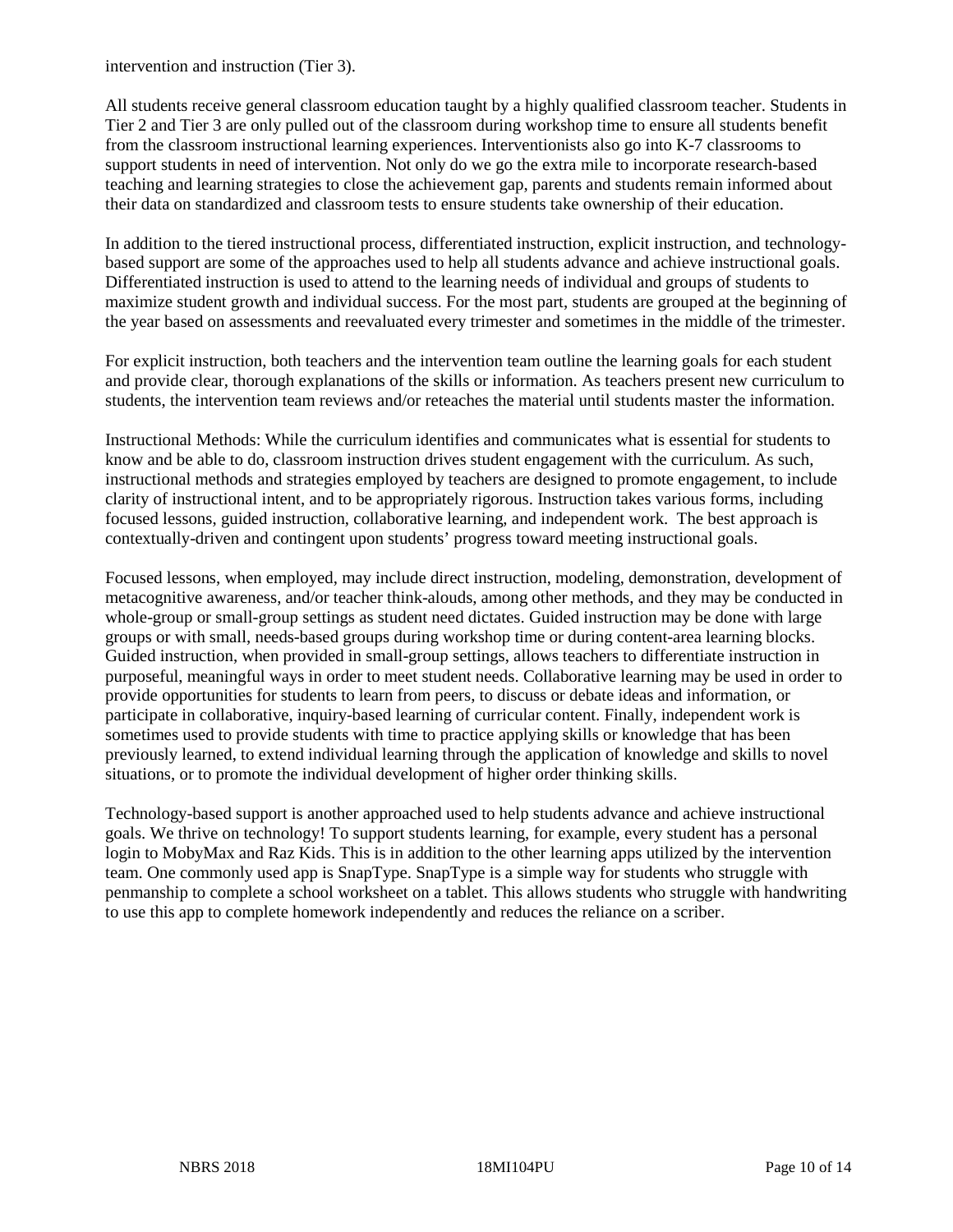## **1. School Climate/Culture:**

We are intentional and systematic with developing a culture of achievement and a culture of care. It starts with Moral Focus. We have an NHA designed Moral Focus curriculum that highlights and develops one virtue each month. These virtues are taught in the classroom 3 days per week and during morning assembly 3 days per week. This morning assembly, called Opening Ceremony, is a time when all grade levels assemble in the gym and enjoy poems, skits, and video clips related to the monthly virtue. More impressive, is the content is created by students. On select days, the principal and deans create lessons. In addition to teaching Moral Focus, students also make necessary announcements and as a student body, we recite our Canton Creed: "I am a Canton Academy Student. I can make a difference by doing my personal best. I will work hard and practice good behavior. I will contribute all I can to my school and my community." These are words that we all strive to live by.

Students are motivated by frequent celebrations and incentives that vary across grade levels. In k-4, students are recognized by their teachers with a "Cougar Caught Ya," which entitles students to receive a prize during Opening Ceremony. In 5th grade, the teachers have created a monetary token system called "Cougar Cash," affectionately named after our mascot. Students earn Cougar Cash for being a good citizen and demonstrating academic excellence. Cougar Cash can be used to purchase classroom supplies, treats, and participate in a trimester auction where they are able to purchase toys, trinkets, and snacks. In grades 6- 8, students are recognized for positive behaviors and receive "Caught Making a Difference" tickets. These tickets can be redeemed for snacks. They are also entered into a raffle for a pizza party. Other incentives that students are able to work towards include extra recess.

Students in grades 1-8 have the opportunity to participate in taking Accelerated Reader quizzes. When students reach certain reading levels, they receive bracelets, charms, and movie parties. In these ways, we maintain a positive culture which encourages students to be good citizens as well as smart people.

As a staff we adopted the mantra, "I build people." This hints at our ability to not only teach students, but also each other. Teachers who attend professional development are charged with the responsibility of "building" others with their knowledge. This is done through breakout sessions at staff meetings. Staff members are acknowledged for their pedagogy and contributions to school culture in other ways. At the 1st staff meeting of the month, the Admin team presents a "Keep Calm and Teach On" award to a teacher for taking a risk or demonstrating an innovative practice. Staff members who "keep calm and teach on" receive their choice of lunch, an electronic gift card, or a premium parking spot. Staff members can recognize their peers by presenting them with an "Igniting the Fire" award. Each month 3 staff members have the opportunity to recognize their peers for their support, thoughtfulness, or whatever they deem appropriate. Staff Members who are recognized in this way are entered into a drawing for a closer parking spot or a 30 minute relief block. Staff members can also use our electronic recognition system where they can acknowledge each other's demonstration of our Core Values.

## **2. Engaging Families and Community:**

Canton Charter Academy works to engage families and communities in many ways. At the building level, the principal hosts a meeting called Principal's Coffee. During this meeting, the principal leads a conversation related to school improvement goals, data, or school issues that interest parents. It also gives parents and opportunity to interface and have conversations with the principal. Parents are also engaged with opportunities to volunteer in the building. Often times, they make copies, support with mail distribution, volunteer in the office, and use the laminating machine.

Because our school does not have a formal cafeteria and students eat lunch in the classroom, we rely on parents to volunteer during lunch. Parents appreciate this opportunity because it creates the space for them to interact with their children and their children's friends in a relaxed setting.

In eighth grade, parents take the lead on organizing the 8th grade trip and related fundraisers. Canton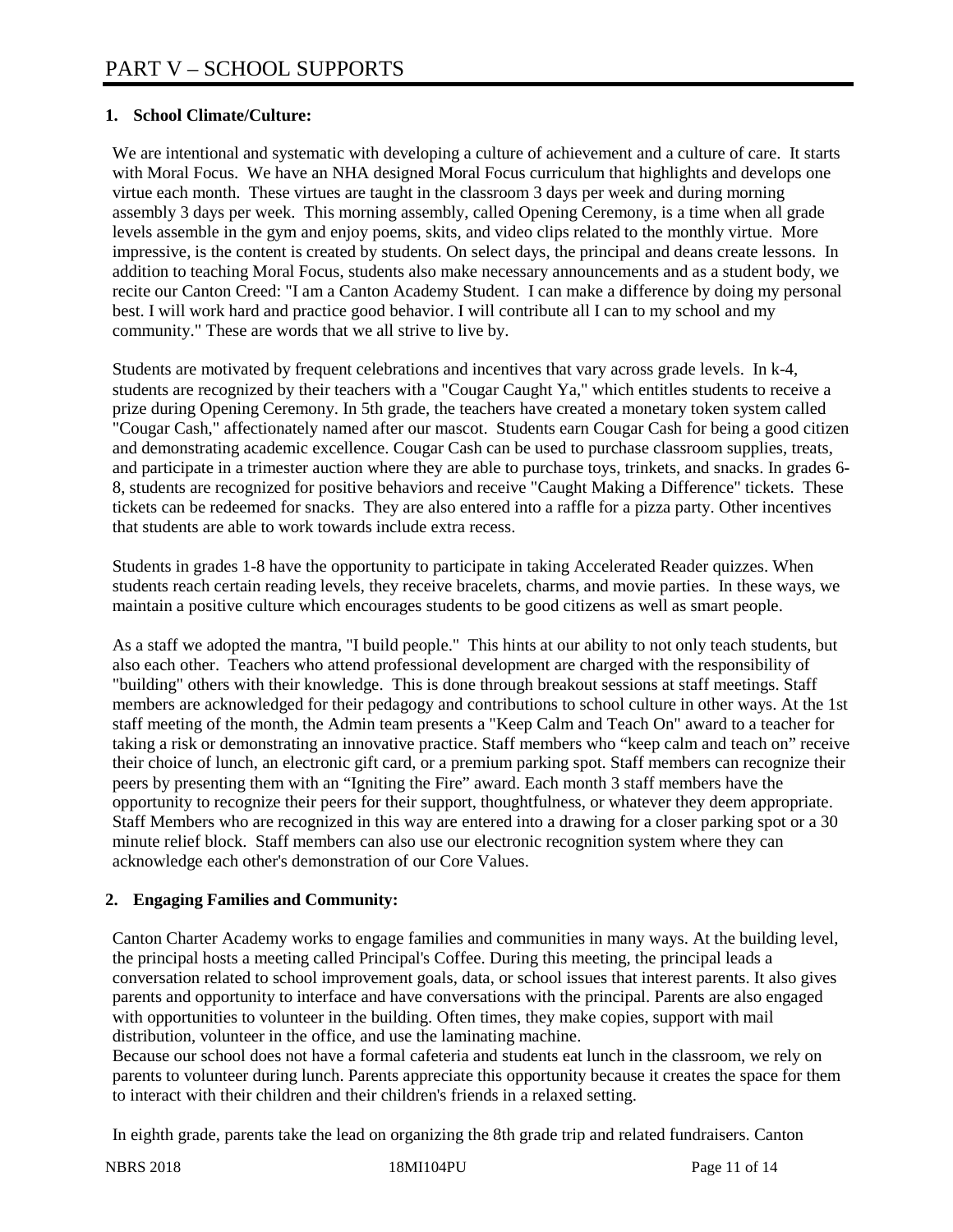Charter Academy has an active PTO that frequently does fundraising and community events that engage all families enrolled. By way of directly supporting teachers, parents support with small group instruction and help with bulletin boards. Recognition is the final piece related to engaging families who have volunteered in our school. Parents are able to enter their names into a raffle for a parent parking space or lunch with their child. We see parent involvement as in integral piece of our success.

To engage new families, we have a Parent Ambassador who makes the initial contact and sets up a tour. We see this as a chance to understand the needs of new families and help them understand what Canton Charter Academy offers in terms of education and environment.

Our community involvement and close connections with Leukemia and Lymphoma Society, the Michigan Humane Society, Canton Public Library, and Eastern Michigan University. Through fundraisers, social awareness, and volunteerism, these partnerships allow us to further develop our goal of building students who are not only smart, but also have good moral character.

#### **3. Professional Development:**

Developing our Professional Development Plan is a 2-pronged approach that requires information from the school improvement plan and National Heritage Academies (NHA), our Management Company. NHA creates a regional plan for PD for their schools. This PD is based on our curriculum, CCSS. During these regional meetings, teachers are organized by grade and content area. Teachers as well as content experts present on a variety of topics including instructional methods, data analysis, planning, culture, and assessment. Teachers exit these sessions with strategies to improve their direct instruction, guided instruction with students, collaborative learning with students, and independent work with students. Participant engagement is promoted through discussion, practice, and reflection related to the topic. Teachers are offered a thorough onboarding at New Teacher Orientation (NTO) led and delivered by the NHA Curriculum and Instruction Department. It is our vision at NTO that the teacher receives the skills necessary to manage a classroom, plan lessons, and be prepared to be acculturated to NHA. They will meet colleagues involved in this learning experience, along with the Curriculum and Instruction team committed to their support. Regional trainings are also offered 2-3 times a year for every NHA teacher with sessions that are intentional and focused for the varying content areas. Best practices for instruction, raising student achievement and opportunities for collaboration with other teachers are among the goals for the regional days.

Aside from regional aspect, at the building level, PD comes through direct coaching from deans and content specific support from outside of NHA. This gives our teachers an opportunity to add other components and make minor adjustments to the expectations laid out in regional PD.

The impact on teachers is consistency with instructional practices and initiatives. With this consistency teachers become better at their craft. It also allows for a common language and similar instructional strategies across schools. This creates a process that is duplicable hence allowing us to forecast student success and possible gaps.

### **4. School Leadership:**

At Canton Charter Academy leadership is more than a title. We have a variety of formal and informal leaders that help our school remain successful. The school improvement plan and data therein drive our instructional goals. Having a model that includes frequent meetings allows important conversations related to school improvement to be ongoing. There are 3 instructional deans, one for grades k-2, one for grades 3- 5 and one for grades 6-8. The principal meets weekly with the instructional deans. During these weekly meetings, the dean and principal discuss topics related to teacher development, data, and culture. In addition, the principal does co-observations with the deans to understand building needs. In turn, the deans in turn have biweekly, one-on-one coaching conversations with teachers about data and instructional practices.

Aside from these meetings, there are vertical planning meetings and planned release days where teachers have time to analyze data and plan for next steps. These meetings are led by grade level teams.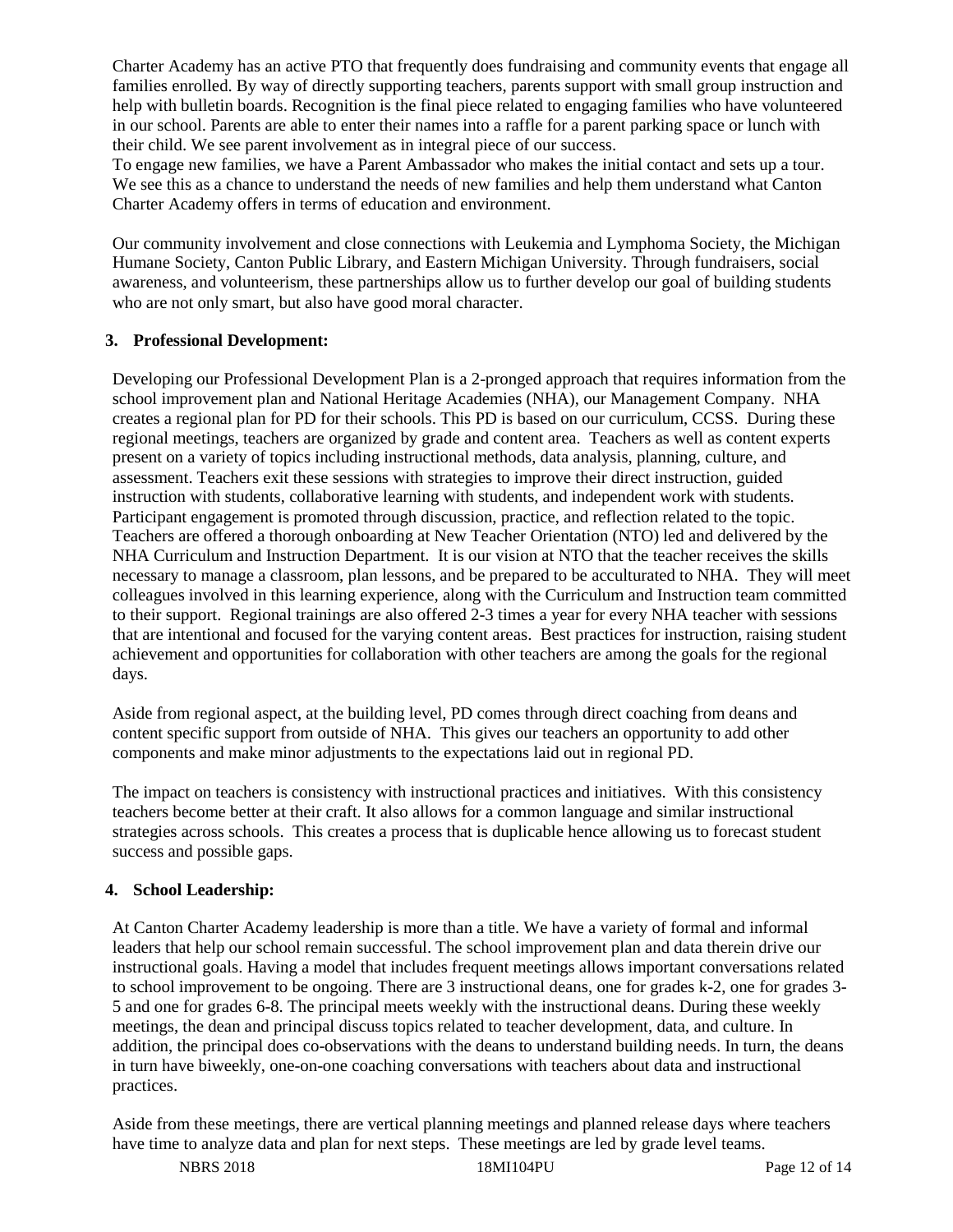Within each grade level there are the teachers. These lead teachers facilitate weekly grade level meetings that focus on planning, assessing student work, and analyzing data. In addition, lead teachers are part of the school-wide leadership team. The school-wide leadership team uses the School Improvement Plan and the NHA developed School-wide Framework to determine their leadership focus for the year. This year, the School Leadership Team is focused on three specific tasks: improving student attendance, vertical planning and data analysis, and systematizing a process for on-boarding new staff members. Each member of the School Leadership Team is committed to driving a school wide plan that will bring resolution to these areas and positively impact our building.

Human and capital resources are prioritized to ensure that students are receiving the services they need. For example Title I dollars are used to secure professional development and high-quality intervention staff. Interventionists schedule their time with students based on our master schedule, which includes a workshop block.